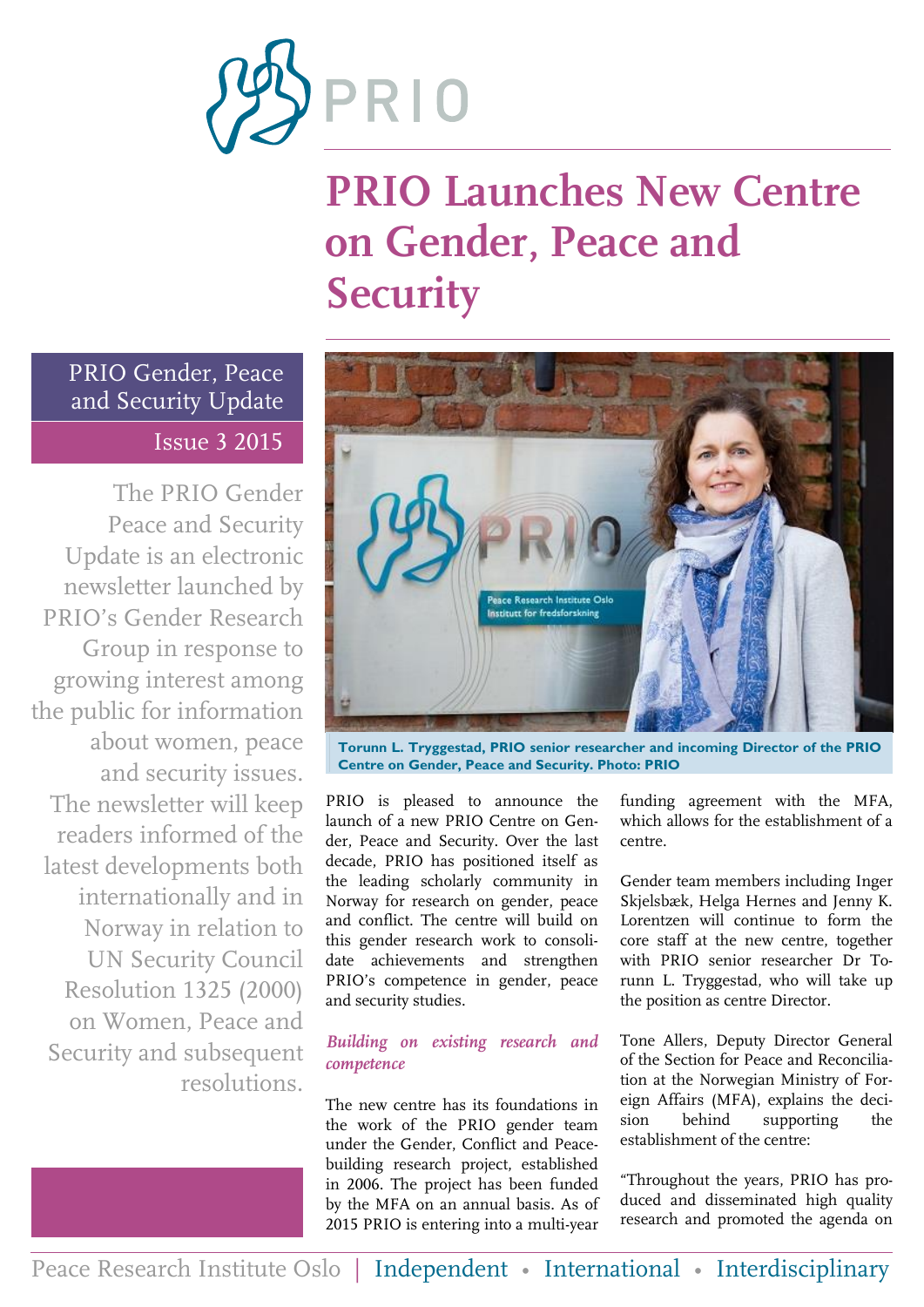women, peace and security through conferences and training. It has already established itself as a highly regarded hub on the issue. Establishing a centre is a way of making this knowledge and capacity more visible and strategic."

#### *From research project to Centre*

When the MFA started to prepare a national action plan to implement UN Security Council Resolution 1325 on Women, Peace and Security in the autumn of 2005, it became clear that there was a need for a scholarly environment in Norway on gender, peace and security. As Tryggestad, the incoming Centre Director, explains:

"There was a lot of dialogue back and forth about the need for more scholarly resources on gender issues in relation to peace and security*.* At the time there was little research being done on this."

In 2006, the MFA-funded Gender, Conflict and Peacebuilding research project was established at PRIO in order to focus on gender. Up until that point, it had mainly been Inger Skjelsbæk who had been doing research on gender issues at PRIO. Since 2006, there has been a core group of four people working on the research project, producing cutting-edge research on themes including the women, peace and security agenda and conflict-related sexual violence.

Tryggestad reflects on other achievements of the project that have contributed to the decision to develop the project into a Centre:

"Beyond our own activities on issues surrounding the women, peace and security agenda and conflict-related sexual violence, we have encouraged other colleagues at PRIO to also pay attention to gender dimensions – how gender is relevant to their own research projects.

I think it is really encouraging and quite an achievement to see that we now have a Gender Research Group at PRIO with 25 members, so it's not only the core gender team of four people working on gender issues. A number of colleagues have now integrated a gender dimension or gender as a variable into their more mainstream projects on peace and conflict studies."

#### *Centre core activities*

Building on the work of the gender team under the previous Gender, Conflict and Peacebuilding project, the new centre will focus its activities around four main pillars: research and publishing; teaching and training; conferences, workshops and seminars; and policy advice and public outreach.



**Session at the High-Level Seminar on Gender and Inclusive Mediation in November 2014, Oslo. Photo: Taral Jansen**

Now with a new multi-year funding agreement with the MFA to establish the Centre, gender research at PRIO can develop even further and its competence in this area can be strengthened, explains Tryggestad:

"We can now plan with a much longer horizon and look into recruiting more people to work on topics we think are important but that we haven't had the capacity or competence to address yet.

And the fact that we are now moving up one step – from a project to a centre – says something about PRIO's commitment to this research agenda; that it is important for PRIO's research portfolio and seen as highly relevant also in the years to come."

**In research and publishing,** the centre will continue conducting research under the broader gender, peace and security topic. Ongoing research projects deal with issues such as the advancement of the women, peace and security agenda, sexual violence and transitional justice, gender in UN-led conflict mediation, and gender equality in Norway's peace engagement.

The centre also aims to expand research to new issues such as masculinities and male perspectives. This reflects the decision to name the centre the Centre on *Gender*, Peace and Security, as Tryggestad explains:

"We want to focus on the term 'gender' as it's supposed to be understood – that it is about both men and women and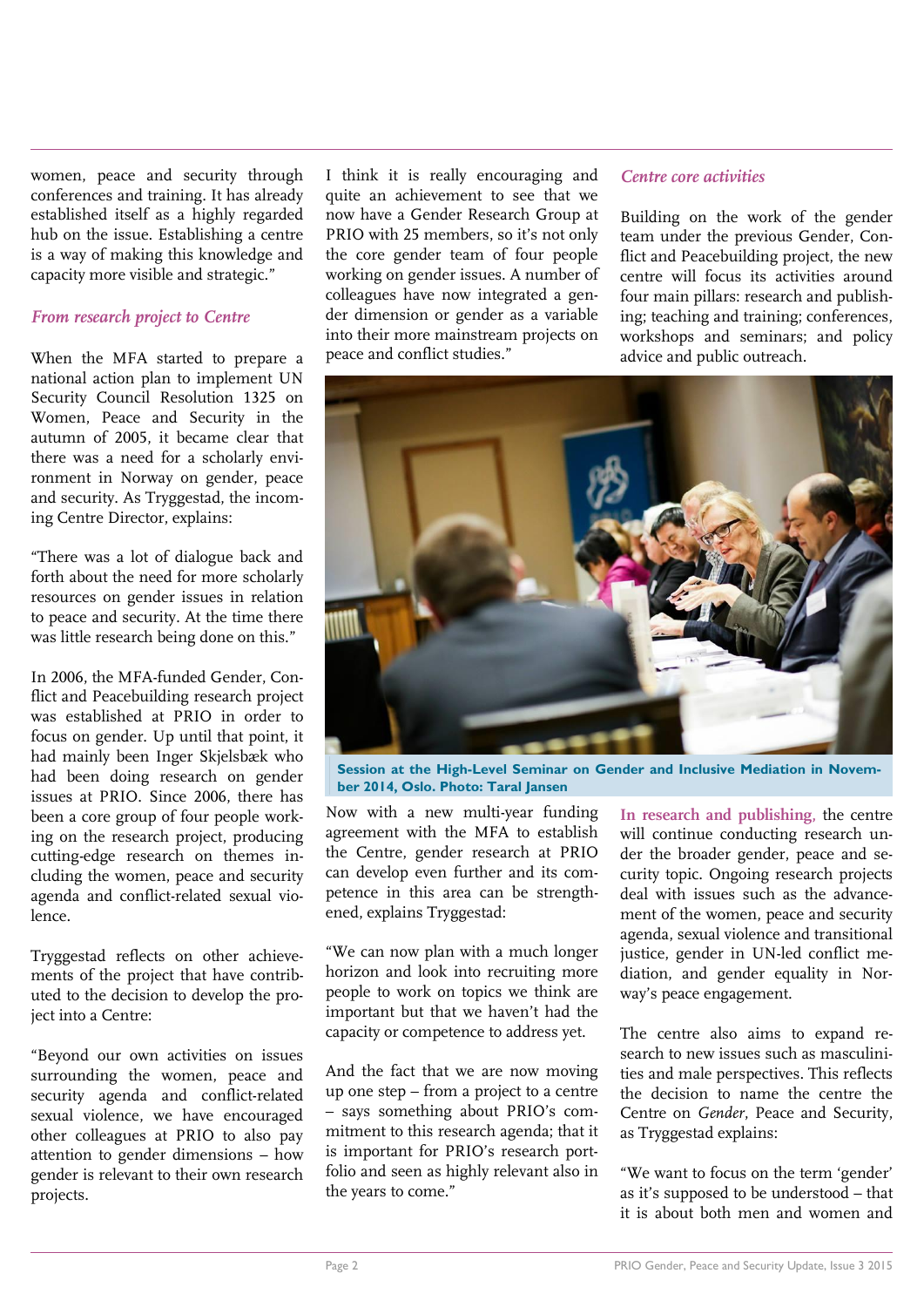that gender is not about women only. So although most of our gender research projects at PRIO have focused on women, our ambition is also to gradually establish projects that are looking into masculinity issues, the role of men in peacebuilding and peace processes, and the relationship between the two genders."

**In terms of teaching and training,** the centre will continue to offer an introductory lecture on gender, peace and security at the University of Oslo during the Oslo Summer School. Teaching at the Centre will also expand to include a Gender, Peace and Conflict course and a course on transitional justice with a focus on sexual violence in conflict at the PRIO Research School.

The centre will continue to offer the training initiative [High-Level Seminar](https://www.prio.org/Projects/Project/?x=1117)  [on Gender and Inclusive Mediation](https://www.prio.org/Projects/Project/?x=1117)  [Processes,](https://www.prio.org/Projects/Project/?x=1117) together with the Crisis Management Initiative in Finland and the UN Department of Political Affairs. This initiative is regarded by the MFA as an example of the 'important work PRIO has done when it comes to developing tools for practitioners in mediation,' according to Tone Allers.

The centre also plans to expand the training of personnel working on gender, peace and security issues in the Norwegian government ministries. Previous training for the ministries of Foreign Affairs and Defence provided by the PRIO gender team has been valuable in helping ministries understand what the women, peace and security agenda is about and how to translate the normative framework into practice, explains Tryggestad, who believes there is a need to expand this training to more government institutions.

**Through conferences, seminars and workshops,** the centre will continue to be a platform for exchanging ideas and knowledge. The gender team has been involved in many such activities including the Missing Peace Symposiums in the US (featured in the [2013-1 newslet](http://file.prio.no/Publications/PRIO_GPS_2013-1/)[ter issue\)](http://file.prio.no/Publications/PRIO_GPS_2013-1/) and Uganda (see this issue), in addition to a range of mini-seminars and workshops held at PRIO.

Tryggestad says the centre will be a space for disseminating research findings and where dialogue and discussion can take place in order to develop the centre's research agenda and identify interesting questions to explore. This space will be open to people from all sectors interested in gender, peace and security issues, as Tryggestad says: 'We want to bring together different kinds of people – not only researchers but also people representing NGOs and policy-makers to discuss burning issues.'

**With policy advice and public outreach,** Tryggestad says the centre will have a close dialogue with the relevant Norwegian ministries and other official institutions to provide policy input based on the centre's research. It will continue to share information on work by the centre and others through, for example, social media, op-ed pieces and the PRIO Gender, Peace and Security Update newsletter. Tryggestad also hopes the centre will be a place journalists can turn to when writing about issues dealing with gender, peace and security:

"We aim to be a resource centre that can help in providing interesting information; not only our own research, but also research that we keep track of from all over the world and among our partners."

#### *Broader contribution and impact*

As a centre, the gender research work at PRIO will have greater reach and impact. Tryggestad says the centre can contribute greatly as a resource hub for people in all sectors working on gender, peace and security issues and that the centre will benefit not only the scholarly environment but also the general public, journalists, students, the NGO sector and the government.

In particular, Tone Allers believes the centre can make important contributions to the MFA's work on gender, peace and security issues by 'continuing to provide quality research and policy briefs, and by focussing more on the operational level, for example by mapping expertise and experiences, and making them available to actors involved in peace processes.'

The centre also plans to build stronger collaboration with partners in the Global South. As Tryggestad explains, this will help bring more voices and knowledge from the Global South into the academic discourse on gender, peace and security, which has largely been dominated by voices from the Global North.

### Conference on Accountability for Sexual Violence

**Over 100 practitioners** from six African countries met in Kampala, Uganda, on 26-28 August for the 'Missing Peace Practitioners' Workshop' on accountability for sexual violence during and after conflict. The focus was on building local capacity as a way to increase accountability.

**The conference was** a follow-up event to the Missing Peace Symposium in Washington DC in 2013, which was featured in a [previous issue](http://file.prio.no/Publications/PRIO_GPS_2013-1/) of this newsletter, and was the third event in a series of [Missing Peace Initiatives,](https://www.youtube.com/watch?t=3&v=6Y6onxaGmjU) which are co-organized by PRIO, the United States Institute of Peace (USIP), Women in International Security (WI-IS), and The Human Rights Center at University of California Berkeley. The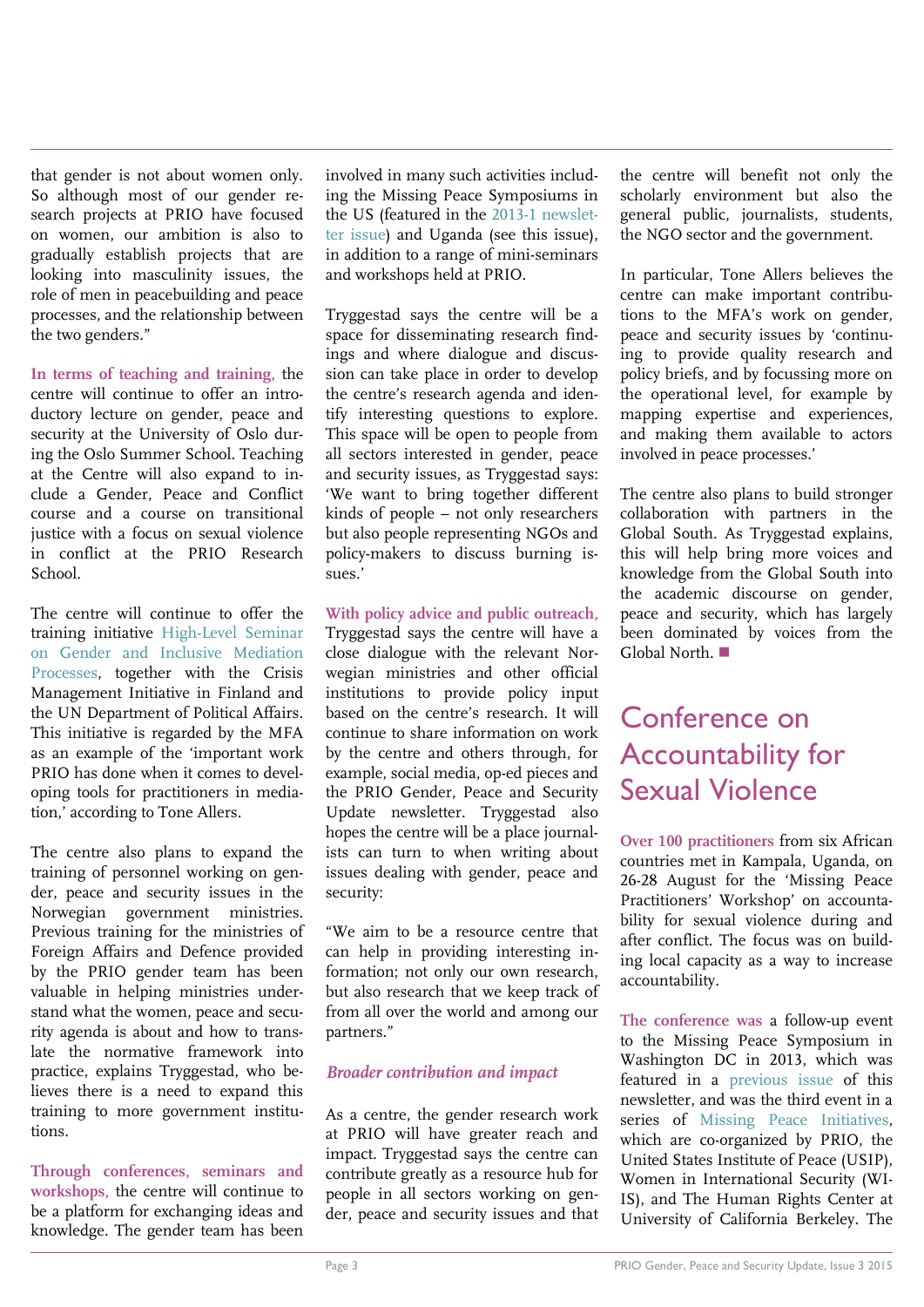conference in Uganda was primarily organized by the Human Rights Center at University of California Berkeley School of Law with the Uganda Fund.

**The aim of** the conference was to bring together practitioners from law, law enforcement and health to exchange knowledge, tools and techniques in reporting, investigating and prosecuting sexual violence, and supporting survivors based on their experiences working on the ground. PRIO research professor Inger Skjelsbæk, who is a leading scholar on conflict-related sexual violence and a member of the Missing Peace Steering Committee, attended the conference and reflects on the conference's objective:

**"Implementing political goals** such as combatting sexual violence crimes in armed conflict is dependent on a series of details, everyday practices and norms. Open discussion and exchanges of learning are therefore essential."

**The conference's focus** on practitioners reflected the important role of local

actors in providing accountability for international crimes of sexual violence. Skjelsbæk explains that 'criminal prosecution of sexual violence perpetrators is essential to combat impunity for these crimes', and bodies like the International Criminal Court, which deals with sexual violence as an international crime that threatens international peace and security, provide an important opportunity to do so.

**But for acts** of sexual violence to be considered international crimes, accountability must first be established at the national level by national authorities. Local practitioners therefore play a crucial role in providing that accountability through reporting, investigating and prosecuting cases of sexual violence<sup>-1</sup>

**However, the role** of local actors in providing accountability is hindered by a range of challenges. These challenges have been identified in a new, fourcountry [study](https://www.law.berkeley.edu/wp-content/uploads/2015/04/The-Long-Road-accountability_report_2015_final_web1.pdf) entitled 'The Long Road: Accountability for Sexual Violence in Conflict and Post-conflict Settings',



**The Human Rights Center's** study finds a range of barriers to establishing accountability, such as social stigma towards sexual violence that deters survivors from reporting such violence and choosing to be involved in prosecution procedures; a lack of resources and training among nurses and police officers that hinder their work in providing evidence, which affects prosecution; and an unwillingness among some local workers to investigate sexual violence cases.

**The study, which was** launched at the conference, provided the starting point for discussions, where participants explored strategies to strengthen accountability mechanisms based on study findings. Skjelsbæk recommends that others, including PRIO researchers, adopt this kind of conference format. A conference report reflecting the discussions at the conference will also complement the initial study, according to Skjelsbæk.

**One such valuable** addition was the discussion by a panel of health workers, police and NGO workers who are first responders to sexual violence survivors. The panel explored ways to provide accountability through survivor-centred approaches, as Skjelsbæk who chaired the panel explains:

**"We discussed how** important it is to meet various survivor groups – women, men and children – in appropriate ways that both help the survivors to get adequate health and psychosocial assistance, while also attempting to secure evidence for criminal prosecution. This is a complex task for first responders."

**The Human Rights Center** announced at the conference that it will create an online repository of resources, such as training manuals, that will make access to resources easier for practitioners working in different countries. Another



**Participants and organisers at the Missing Peace Practitioners' Workshop in Kampala, Uganda. Photo: Human Rights Center**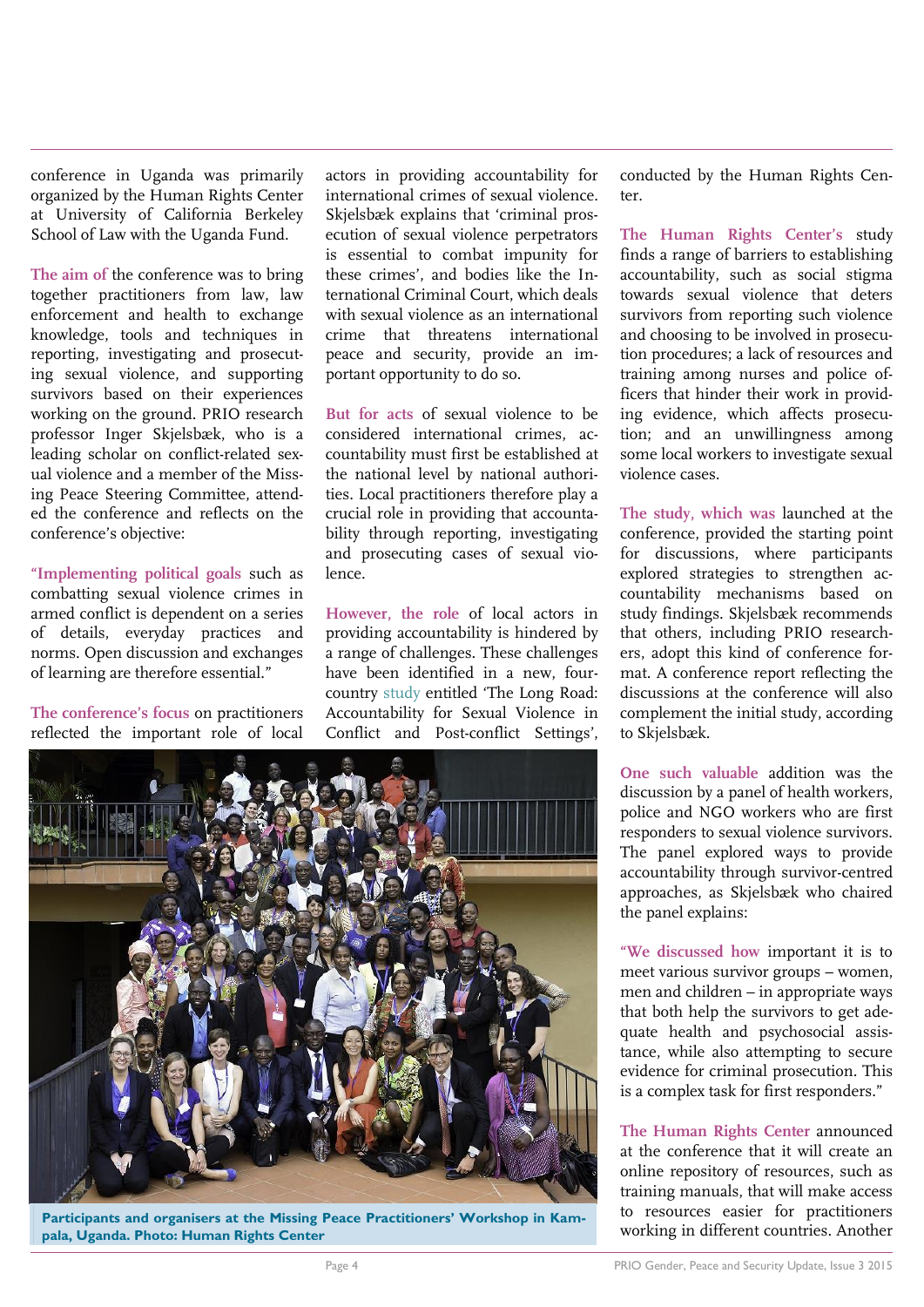important outcome of the conference was that it inspired plans for more future collaboration among practitioners to improve criminal prosecution as well as psychosocial assistance.

**Reflecting on these** outcomes, Skjelsbæk found that 'the sentiment at the conference was that people found the discussion and exchange very useful, and wished to maintain networks for mutual exchanges of experiences and lessons learned.'

**New themes raised** at the conference will inform the next event by the Missing Peace Initiative. And according to Skjelsbæk, they will aim to achieve the same outcomes of 'bringing together academic scholars and practitioners to discuss what the knowledge needs are and how the existing research can be used by practitioners and policy mak $ers.$ ' $\blacksquare$ 

### Gender Dynamics in US Presidential Elections

**Hilde Eliasson Restad**, Associate Professor of Peace and Conflict Studies at Bjørknes College, Oslo, gave a talk at the seminar 'Cracking the Glass Ceiling' at PRIO on 21 August, chaired by PRIO senior researcher Torunn L. Tryggestad.

**Restad discussed** gender dynamics in US presidential elections, namely the nomination races of 2008 and 2016 and Democratic candidate Hillary Clinton, and asked whether the 2016 race will be different from 2008 – a race characterized by gender bias.

**Restad opened by** asking whether the seminar was necessary –'maybe there's no problem at all?' She quickly answered this by revealing the extent of gender bias in the 2008 race, including

the US media's sexism towards Clinton. Emphasis was given to Clinton's weight, age and choice of clothes over her position on the issues, illustrating the 'extra hurdles female candidates have to jump', as Restad put it. During the discussion, PRIO senior advisor Helga Hernes suggested that in US elections female candidates face a '*media* ceiling' rather than a 'glass ceiling'.

**In contrast to** the media's fixation on Clinton as a female candidate, Restad pointed out that Clinton centred her 2008 campaign on being the most experienced person, rather than on the historic nature of her candidacy as a woman. In comparison, Restad showed that the 2016 race signals a shift in emphasis; today Clinton appears less concerned about playing down her femininity and focuses on being both an experienced and a woman candidate. She is also paying more attention to gender issues.



**Hilde Eliasson Restad and Torunn L. Tryggestad discuss gender and US politics. Photo: PRIO**

**It remains to be** seen how the 2016 race will differ as regards gender bias and media sexism in particular. Restad questioned, however, whether the sexism in the 2008 race will deter women from running for presidential nomination in the future. As the 2016 race unfolds, Restad also pointed to other emerging gender dynamics. For example, Republican candidate Carly Fiorina is presenting herself as the right *woman* candidate to take on Clinton. This tactic, as one audience member at the seminar pointed out, may feed into the gender stereotype of women fighting each other.

**Another issue that** may emerge if Clinton wins the Democratic nomination is her suitability as Commander in Chief of the US military; to what extent will an issue be made out of a woman heading the male-dominated military?

**Restad has written** a piece based on the seminar for PRIO's Blog, available [online.](http://blogs.prio.org/2015/08/cracking-the-glass-ceiling-hillary-rodham-clinton-and-u-s-presidential-politics/) A video of the seminar is also available on PRIO's [website.](https://vimeo.com/140649238)

### Women, Peace and Security in Bosnia **Today**

**In 1995, the signing** of the Dayton Accords marked the end of more than three years of war in Bosnia. Women in particular suffered during the war, and many women were victims of systematic rape and sexual enslavement. Twenty years later, what is the situation for women, peace and security in the country?

**To answer this** question, FOKUS and PRIO invited a panel of experts on women, peace and security in Bosnia to the seminar 'Bosnia 20 Years after the War', held on 9 September at PRIO. The panel included Vanja Matic, Gender Officer at OSCE Bosnia and Herzegovina; Ingrid Vik, Head of Unit for Analysis and Research at FOKUS and former director at Nansen Dialogue Centre; and Inger Skjelsbæk, Research Professor at PRIO.

**The panellists described** a situation of despair in Bosnia today, with the main issues being lack of support and justice for women who were victims of genderbased violence during the war. Matic explained that survivors do not receive the necessary support, and are offered 'knitting programmes' rather than psychological support.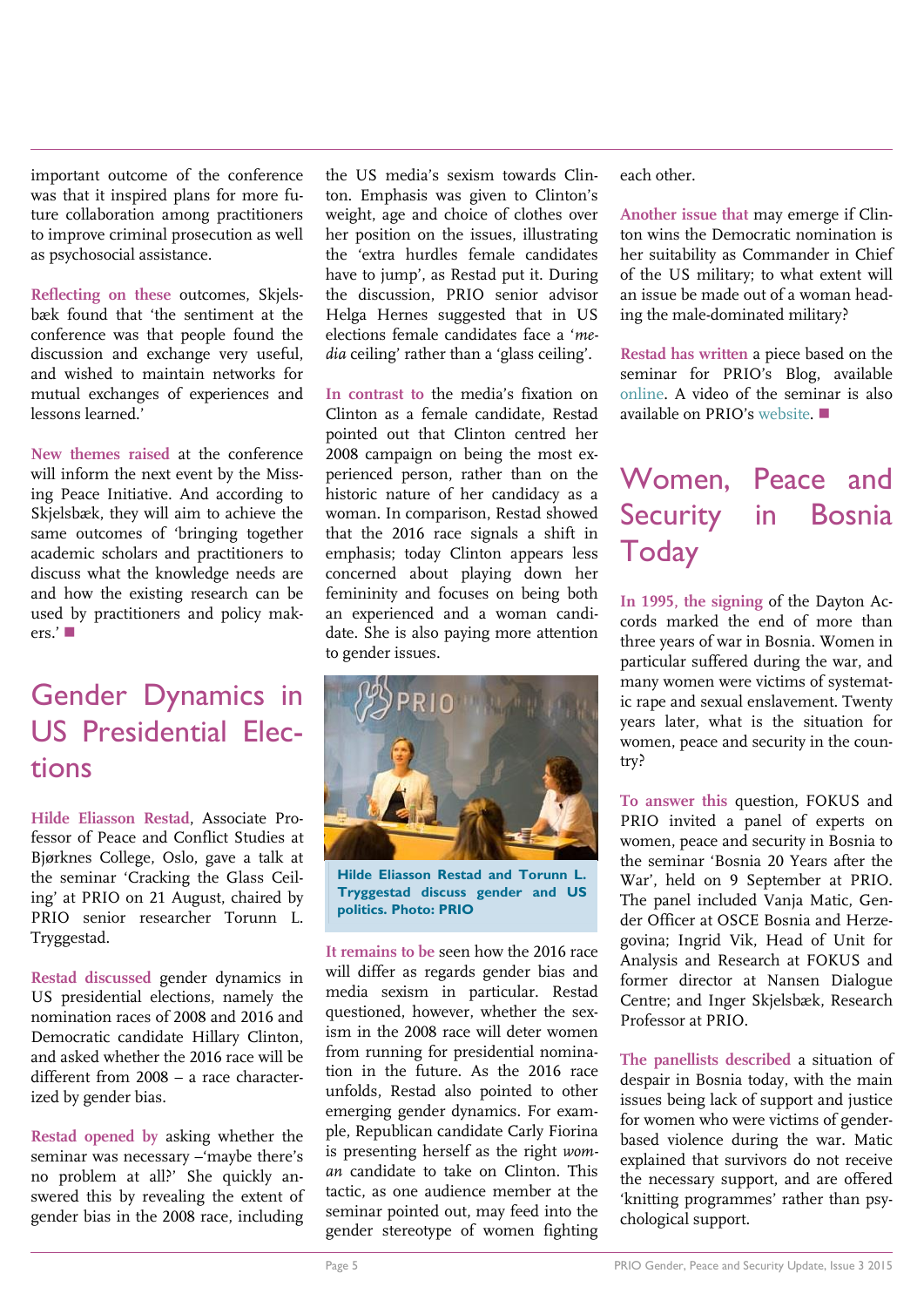**Matic pointed to** the thousands of cases of wartime rape that remain 'untouched' and the culture of impunity for gender-based violence, such as rape and domestic violence, that persist in peacetime. From their work in Bosnia, Matic and Skjelsbæk described how the lack of support and justice for survivors has left women frustrated and disillusioned.

**The panel also** identified a number of the unspoken experiences of war, or 'lost narratives' as Matic put it. Silence continues to surround the experiences of women who were raped by members of their own group, male victims of rape, children born as a result of wartime rape, and child soldiers. This has implications for recognizing survivors' rights to receive psychological, financial and other support.

**Another important** lost narrative of the war is domestic violence. Skjelsbæk pointed to the link between domestic violence and sexual violence during conflict, whereby domestic violence cases increase when sexual violence is a characteristic of war, as was the case in the Bosnian war. Domestic violence has gone relatively unnoticed and continues to affect women in Bosnia today; according to Matic, around 40 per cent of women have experienced abuse.

**Panellists also pointed to** the slow progress in increasing women's political participation in Bosnia. Around 20 per cent of the parliament is made up of women, and this proportion decreases dramatically in the executive branches, according to Matic. Vik argued that the government has failed to internalize commitments to UN Security Council Resolution 1325 on Women, Peace and Security, and lacks a sense of responsibility for implementing the resolution.

**The discussion was** moderated by Gro Lindstad, Executive Director at FOKUS.

### Women, Peace and Security in Africa

**Bineta Diop**, Special Envoy on Women, Peace and Security of the Chairperson of the Commission of the African Union (AU), visited PRIO on 18 September to talk about women, peace and security in Africa.

**Diop, who was** appointed special envoy in January 2014, has for many years been an influential figure in promoting women's rights in Africa, in particularly on women, peace and security issues, and in 1996 co-founded the Executive Board of Femmes Africa Solidarité (FAS) which promotes women's rights, initiatives and leadership in relation to peace and security.

**At the seminar,** entitled 'Women, Peace and Security – Review and Outlook in Africa' and moderated by PRIO senior researcher Torunn L. Tryggestad, Diop talked about how Africa has responded to the Resolution.

**Given the generally** slow implementation of UNSCR 1325 on Women, Peace and Security since its adoption in 2000, Diop reflected on the major gaps and challenges in implementing the Resolution on the African continent specifically. She also considered prospects to improve protection and participation of women and girls in Africa.



**Bineta Diop and Torunn L. Tryggestad talk at the seminar. Photo: Norway MFA**

**She stressed the role** of civil society in countries experiencing conflict and extreme violence, and the importance of women's mobilization to strengthen their voices. Diop also made reference to the partnership between Norway and the AU, where the women, peace and security agenda and gender equality are among the top priorities.  $\blacksquare$ 

Critical Reflection on the 'Robots-don'trape' Argument

**The emergence of** lethal autonomous weapons – or 'killer robots' – has been accompanied by the notion that using robots to fight wars will 'clean up' armed conflicts. One argument, in particular, that reflects this notion is the 'robots-don't-rape' argument. In a recent [blogpost](http://ilg2.org/2015/08/05/lethal-autonomous-weapons-killing-the-robots-dont-rape-argument/) for IntLawGrrls, Kristin B. Sandvik, senior researcher at PRIO, and Kjersti Lohne, PhD candidate at the Department of Criminology and Sociology of Law, University of Oslo, have critically reflected on this argument, which essentially claims that a war fought without humans will be more humane because rape would no longer be found in wars fought with robots.

**Sandvik and Lohne** point out that the 'robots-don't-rape' argument reflects a problematic idea of progress which assumes that 'technological innovation is equated with human progress'. It is also increasingly being used by those with vested interests in killer robots. Looking at commercial and governance interests, as well as the legal and ethical considerations of killer robots, Sandvik and Lohne critically analyse how concern about sexual violence in conflict is used by proponents of the 'robots' don't-rape' argument and whether wars fought with robots would indeed put an end to such violence. Sandvik and Lohne's analysis is also available to read on the PRI[O blog.](http://blogs.prio.org/2015/08/lethal-autonomous-weapons-killing-the-robots-dont-rape-argument/)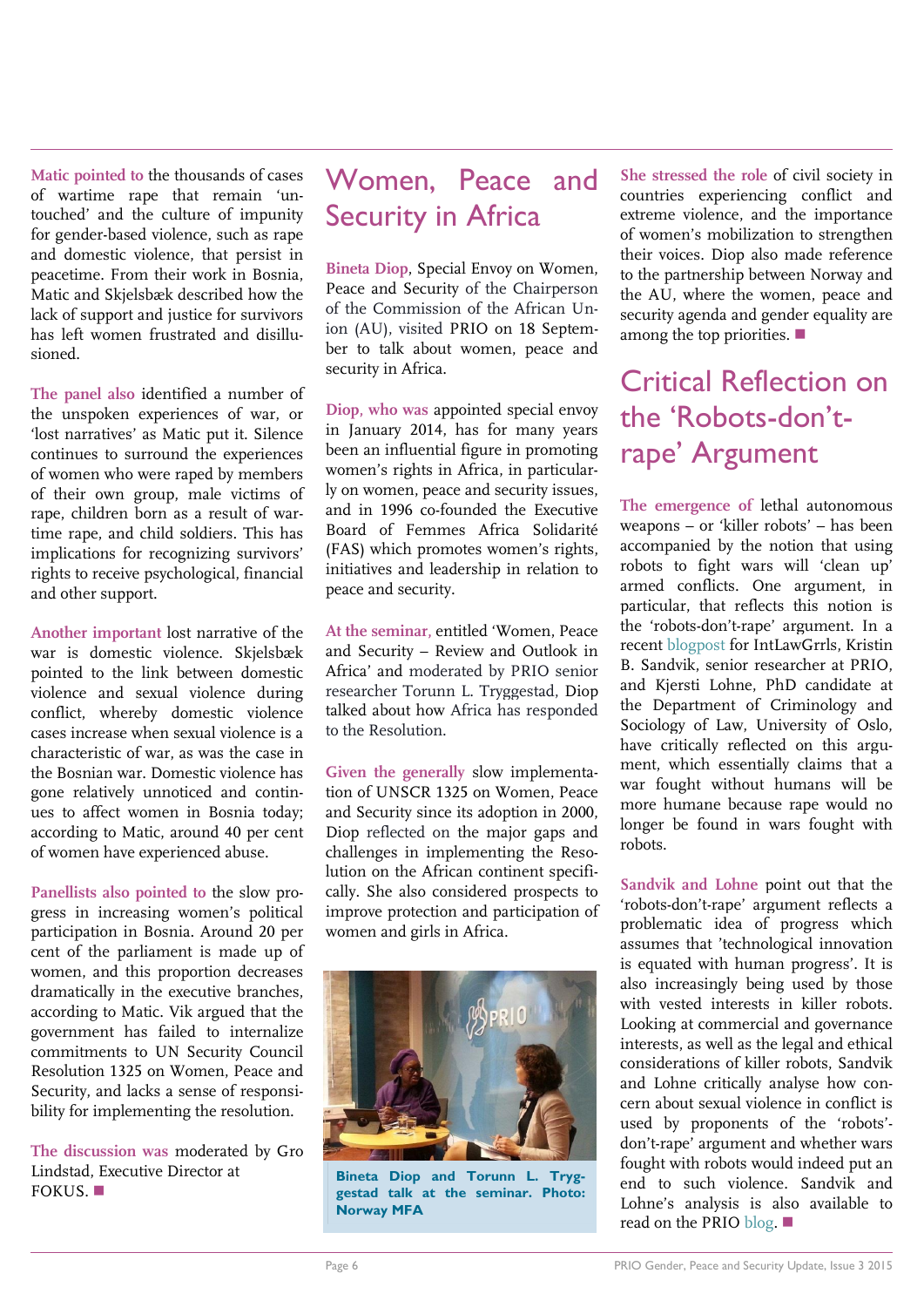## International **News**

**UN** [peace operations](http://www.un.org/sg/pdf/HIPPO_Report_1_June_2015.pdf) and [peacebuilding](http://www.un.org/en/peacebuilding/pdf/150630%20Report%20of%20the%20AGE%20on%20the%202015%20Peacebuilding%20Review%20FINAL.pdf)  [architecture](http://www.un.org/en/peacebuilding/pdf/150630%20Report%20of%20the%20AGE%20on%20the%202015%20Peacebuilding%20Review%20FINAL.pdf) review reports were released in June. An analysis of gender issues in the reports is available [online.](http://peaceoperationsreview.org/thematic-essays/missed-opportunities-gender-and-the-uns-peacebuilding-and-peace-operations-reports/)

**Photojournalist Diana Zeyneb Alhindawi** was awarded ICRC's Humanitarian Visa d'Or Award at the International Festival of Photojournalism in Perpignan, France for [her depiction](http://www.dianazeynebalhindawi.com/the-minova-rape-trials-congo-2014/) of 2014 rape trials in Minova, DRC.

**The Government of Afghanistan** launched its [National Action Plan](http://www.wunrn.com/pdf/iadl.pdf) on UNSCR 1325 on Women, Peace and Security for 2015-2022.

**Women Peacemakers Program, Global Partnership for the Prevention of Armed Conflict and Cordaid** organized a global consultation 'Candid Voices from the Field: Obstacles to Delivering Transformative Change within the Women, Peace & Security Agenda', on 30 June-2 July in The Hague. A summary of the consultation's outcomes is available [online.](https://www.womenpeacemakersprogram.org/news/candid-voices-on-women-peace-and-security-consultation-impressions/)

**Zainab Bangura**, UN Special Representative to the Secretary General on Sexual Violence in Conflict, [briefed](http://www.whatsinblue.org/2015/08/special-representative-bangura-to-brief-on-sexual-violence-in-iraq-and-syria.php) the UN Security Council on 25 August about sexual violence in Iraq and Syria. On 28 August, the Security Council [condemned](http://www.un.org/apps/news/story.asp?NewsID=51753#.Ve2wBBGqpHy) the use of sexual violence as a tactic of war in Iraq and Syria.

**The UN Security Council** held an [open](http://www.whatsinblue.org/2015/09/1373-committee-open-briefing-on-the-role-of-women-in-countering-terrorism-and-violent-extremism.php)  [briefing](http://www.whatsinblue.org/2015/09/1373-committee-open-briefing-on-the-role-of-women-in-countering-terrorism-and-violent-extremism.php) for member states on 9 September on the role of women in countering terrorism and violent extremism.

**The UN Security Council** will review the implementation of UNSC Resolution 1325 on Women, Peace and Security on 13 October. A summary of the review process is available [online.](http://m.securitycouncilreport.org/466255/show/0edc86872c2cf31d2800abae894e0d65/?) 

## News from **Norway**

**Norwegian Church Aid** organised a seminar on 'Gender-based violence: Religion a hinder or an opportunity?' in Oslo on 1 September to discuss the role of religion in tackling gender-based violence and promoting gender equality. A video of the seminar (in Norwegian) is available [online.](https://www.youtube.com/watch?v=bP_QDI9cWMM&feature=youtu.be)

**FOKUS, the Norwegian Directorate for Children, Youth and Family Affairs and the Norwegian Ministry of Children, Equality and Social Inclusion** co-hosted the conference 'Beijing +20: Hva skjedde i Beijing og hvor er vi i dag' on 17 September in Oslo.

**Internasjonal Kvinneliga for Fred og Frihet (IKFF),** Norwegian section of the Women's International League for Peace and Freedom (WILPF), celebrated its 100-year anniversary with an event themed 'Feminist Foreign Policy' on 25 September in Oslo.

**Marita Sørheim-Rensvik** is the new coordinator for Women, Peace and Security at the Norwegian Ministry of Foreign Affairs, replacing Bjørg Skotnes.

# News from PRIC

**PRIO is launching** a new Centre on Gender, Peace and Security. PRIO's senior researcher Torunn L. Tryggestad will take on the role as Director of the new centre (see separate story).

**PRIO hosted** the seminar 'Cracking the Glass Ceiling' on gender and US politics with Hilde Eliasson Restad, Associate Professor of Peace and Conflict Studies at Bjørknes College, Oslo, on 21 August (see separate story).

**PRIO co-organised** the 'Missing Peace Practitioners' Workshop on Accountability for Sexual Violence' in Kampala, Uganda on 26-28 August. PRIO research professor Inger Skjelsbæk participated in the conference (see separate story).

**PRIO and FOKUS** co-hosted a panel discussion on women, peace and security in Bosnia at the seminar 'Bosnia 20 Years After the War' on 9 September at PRIO. PRIO research professor Inger Skjelsbæk participated on the panel (see separate story).

**PRIO held** a seminar on 'Women, Peace and Security – Review and Outlook in Africa' on 18 September where Bineta Diop, Special Envoy on Women, Peace and Security to the African Union, was guest speaker (see separate story).

**PRIO doctoral researcher Jenny K. Lorentzen** attended the [Global South Unit](http://bricspolicycenter.org/homolog/projetos/Index/12?c=21)  [for Mediation winter school](http://bricspolicycenter.org/homolog/projetos/Index/12?c=21) at the BRICS Policy Center in Rio de Janeiro, Brazil on 13-24 July, where she took part in an academic and training programme on international mediation.

**Julie Marie Hansen** was welcomed back to PRIO after the summer as research assistant at the new PRIO Centre on Gender, Peace and Security.

**PRIO researchers Gudrun Østby, Henrik Urdal, Andreas Forø Tollefsen, Ragnhild Belbo and Christin Ormhaug** and Assistant Professor at the University of Oslo Andreas Kotsadam presented their paper 'Armed conflict and maternal health care Micro-level evidence from Sub-Saharan Africa' (2015) at the Annual Convention of the American Political Science Association, San Francisco, 3–6 September.

**PRIO senior researchers Gudrun Østby and Ragnhild Nordås** presented together with Michele Leiby their paper 'The legacy of war: Intimate-partner violence in Peru, 1980-2009' (2015) at the Annual Convention of the American Political